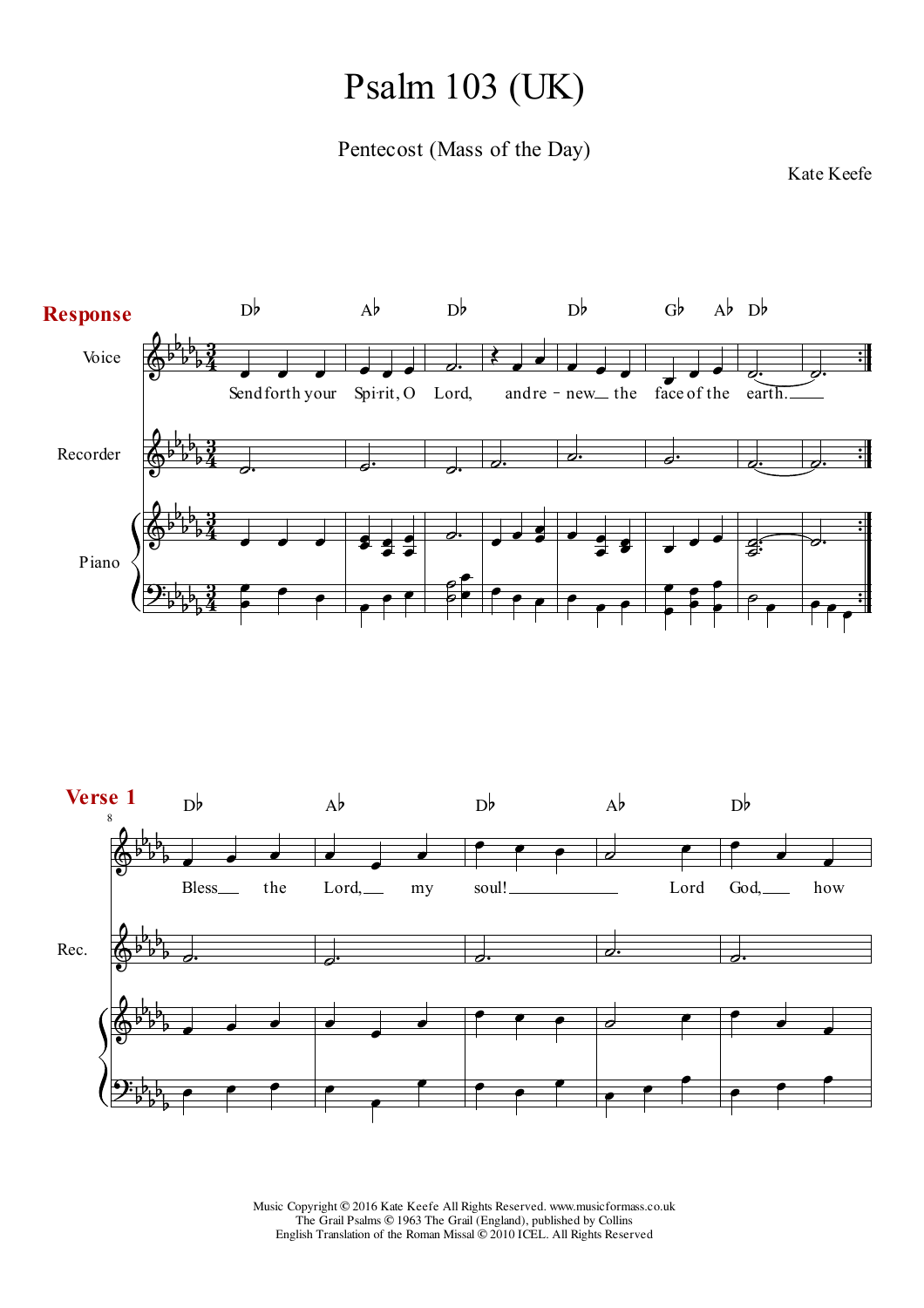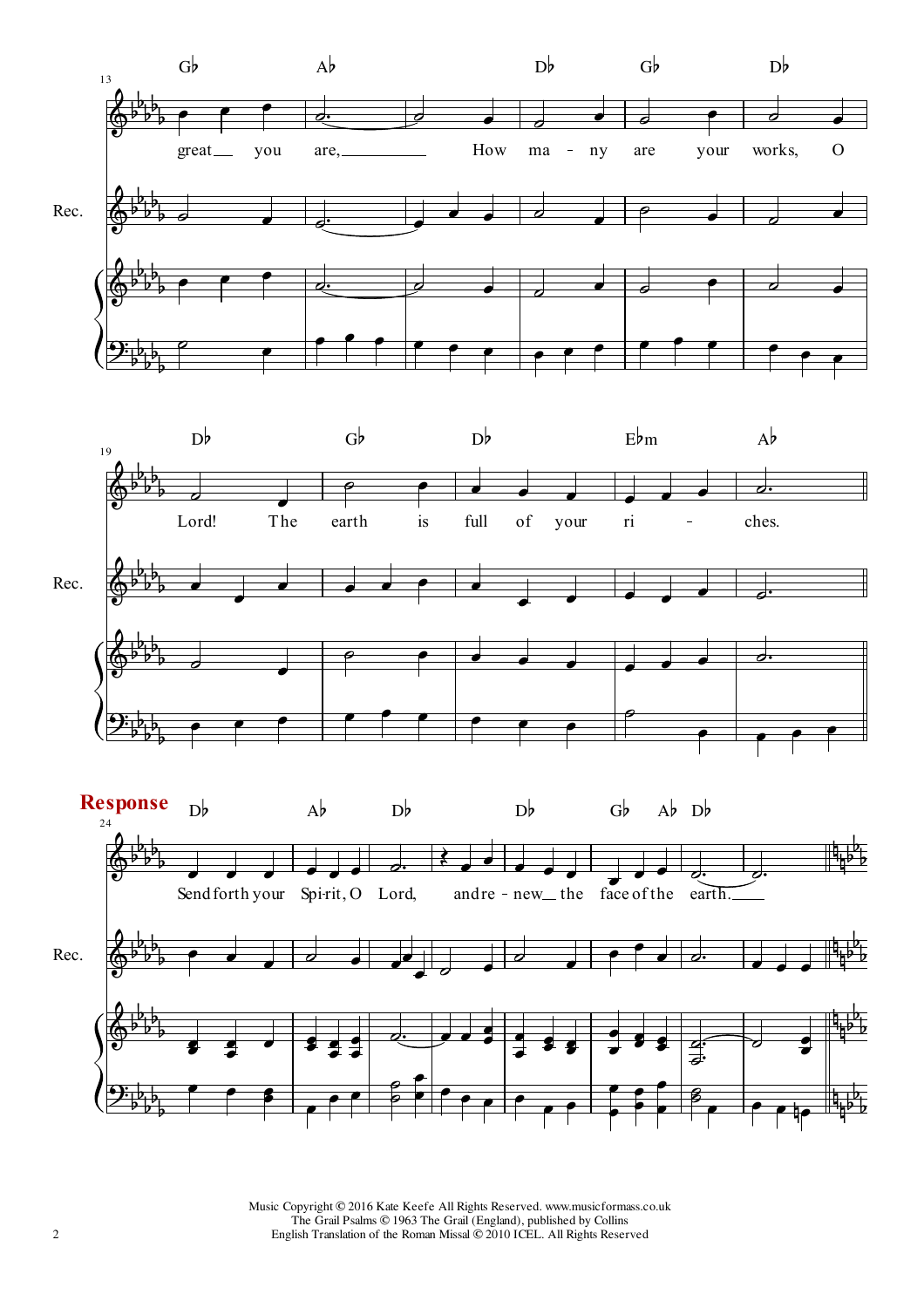



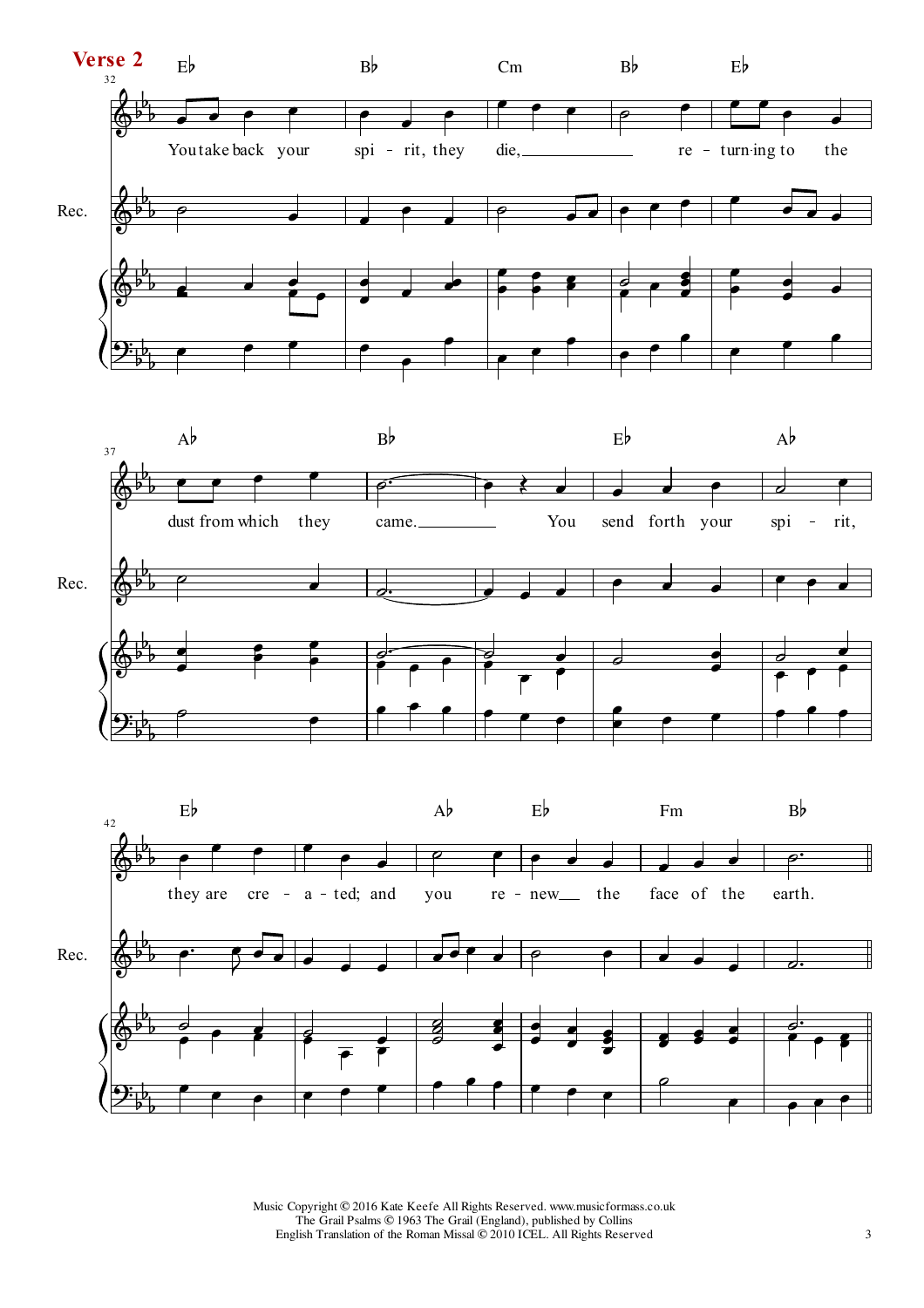



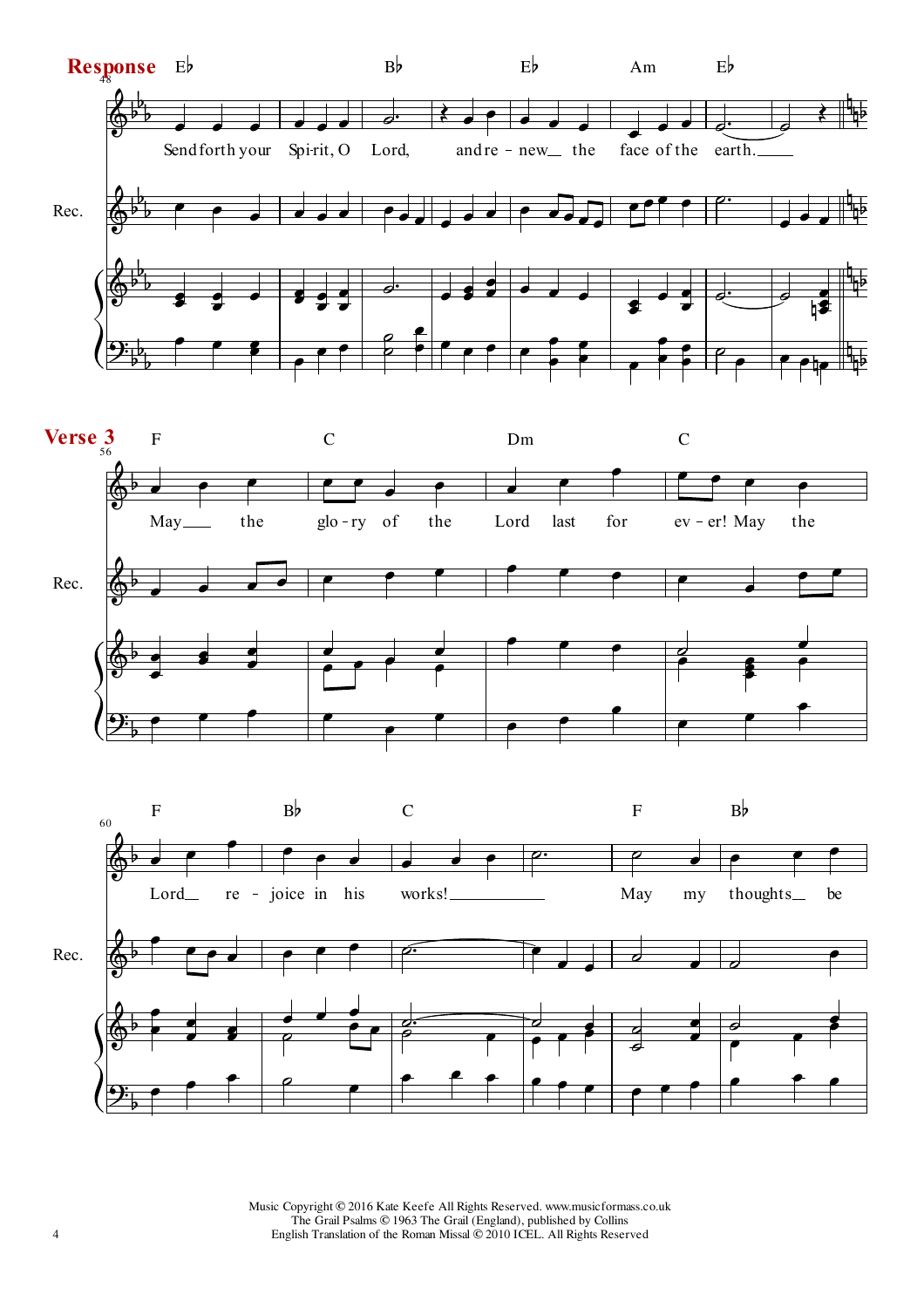

## **Last Response**



 $B\flat$  C F